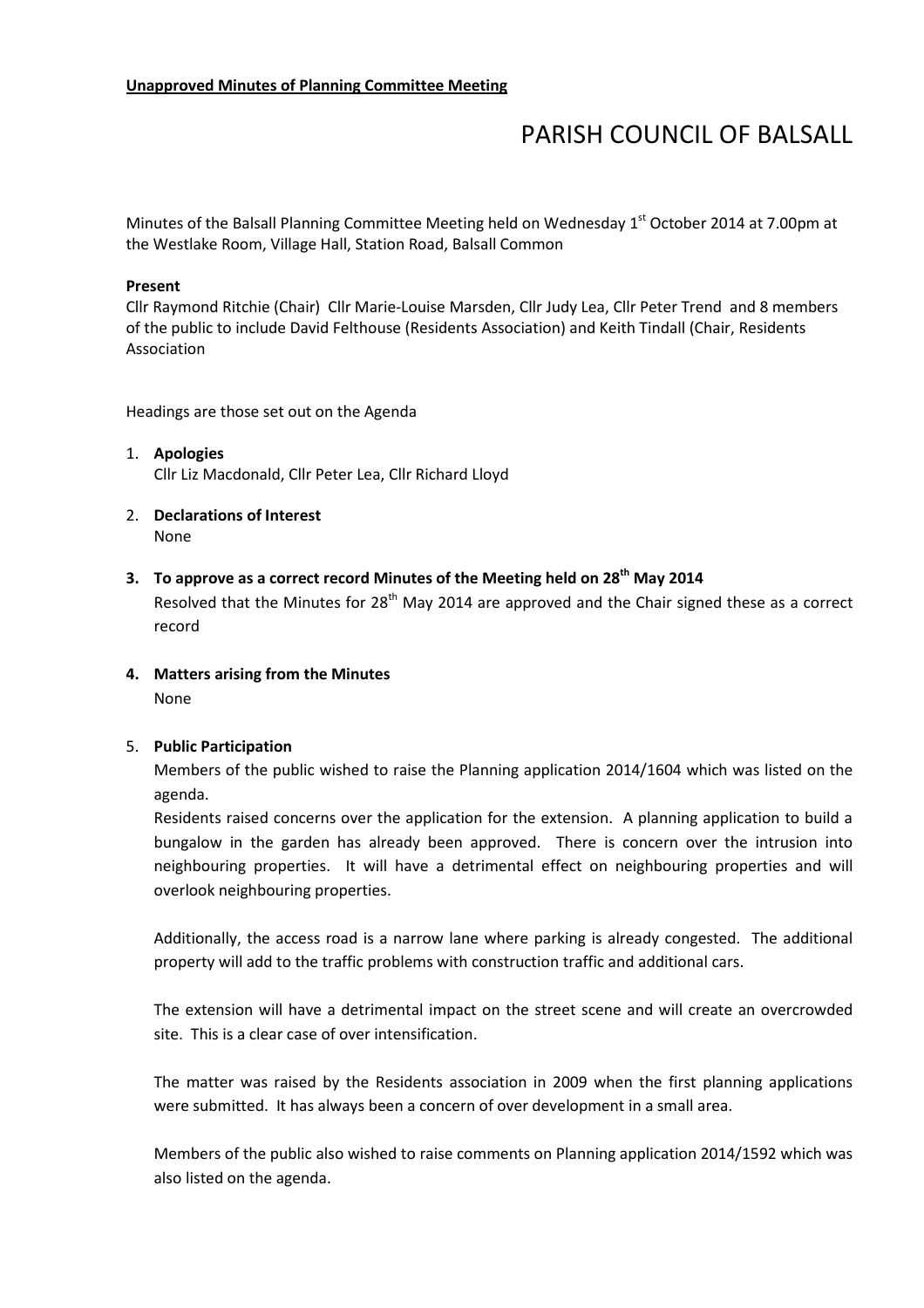Residents felt that the recent application failed to address any of the material issues. This is further intensification use of the site. There are serious concerns over health and safety of children. The access has not been properly considered. Children will be using one gate leading onto a narrow footpath.

There will also be increased traffic onto the site both from increased deliveries and vehicles entering and exiting the site.

The school is the biggest primary school in the borough on the smallest site.

Councillors agreed that the issues cannot be addressed by the current application. There are real safety concerns for children. There will be increased traffic onto the site. Additional parking spaces and the use of the drop off zone will create additional traffic. The area for children to walk safely is not adequate.

The school is entered via a narrow road and the proposals do not address the issues regarding traffic and child safety.

Chair advised that the comments would be taken on board when considering the applications.

## 6. Planning Applications

6.1.2014/1403 - 181 Kenilworth Road, Balsall Common - Erection of new front porch and replacement of roof tiles

#### Comment: No comment

6.2.2014/1513 - 32 Wooton Green Lane, Balsall Common – Retention of stable buildings and associated access drive, hard standing and fencing on land adjacent to 32 Wooton Green lane

#### Comment: Object on the grounds of lack of ownership and development is in the Green Belt

6.3.2014/1514 - Meres Broughton, Bakers Lane, Knowle, Solihull - Convert existing 3 bay garage to a 2 storey annex and form a new 2 bay garage

#### Comment: No comment

6.4.2014/1599 - 552E Kenilworth Road, Balsal Common - Ground floor front extension and internal alterations

## Comment: No comment

6.5.2014/1604 - 7 Tudor Close, Balsall Common - Two storey rear extension and removal of existing link to neighbouring property

# Comment: Object on the following grounds:-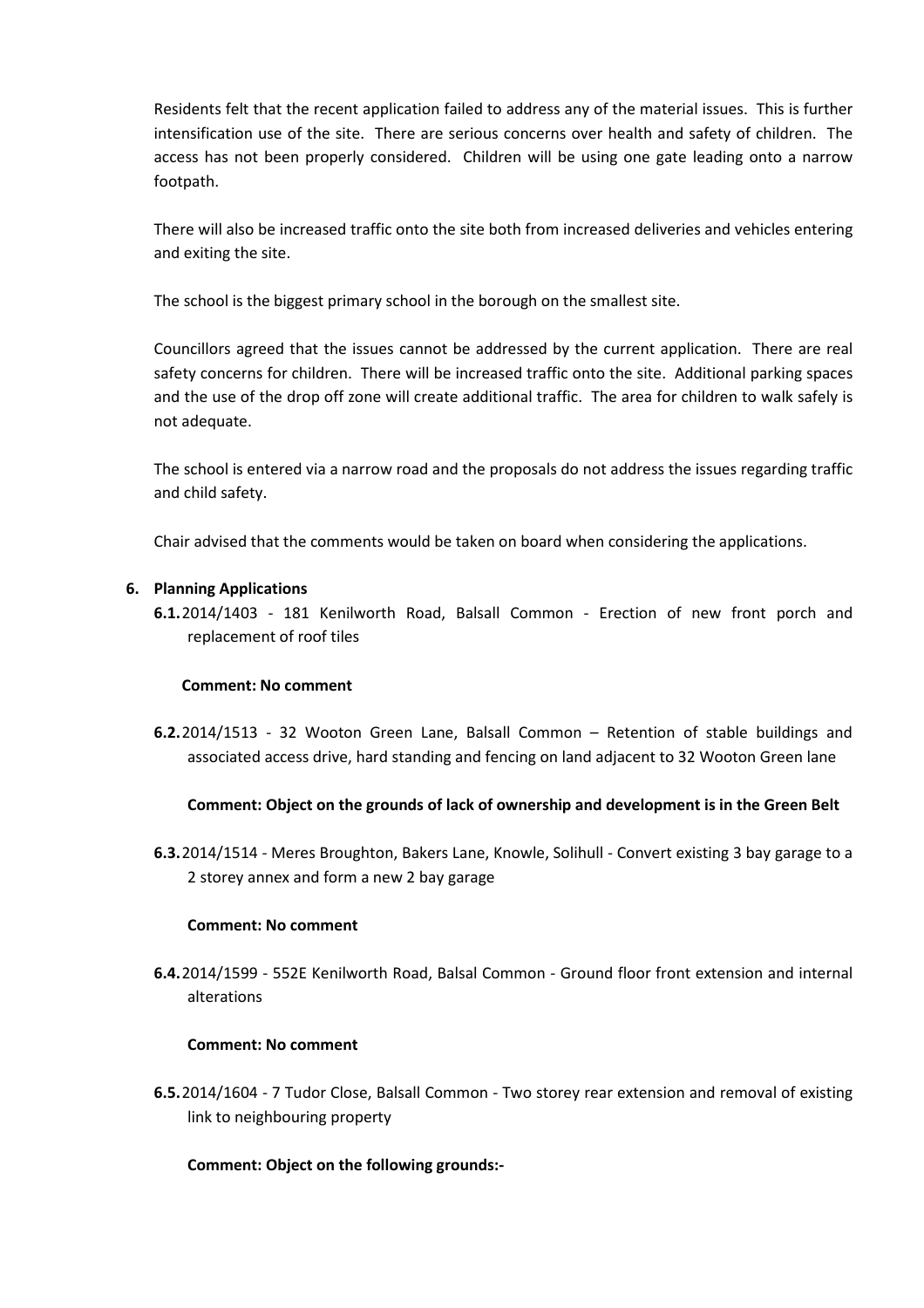- Over intensification. Planning permission to build a bungalow on the site is in place and further development of the site will create overcrowding of the site and have a detrimental impact on neighbouring properties
- Noise and air quality affecting neighbouring properties
- Intrusion into neighbouring properties and lack of natural light reaching neighbouring properties due to the height of the proposed extension
- Traffic and parking issues The access is from a narrow lane. The area is already severely congested and further development and construction traffic will have a detrimental impact on neighbouring properties
- Detrimental impact on the street scene The proposed extension detracts from the street scene and neighbouring properties
- 6.6.2014/1616 Fernhill Fam House, Fernhill Lane, Balsall Common Erection of single storey timber framed garden room, amendment to approved application 2013/139

#### Comment: No comment

- 6.7.2014/1622 103 Station Road, Balsall Common Extension of existing rear dormer to accommodate a new staircase and layout Comment: No comment
- 6.8.2014/1212 Nailcote Farm, Nailcote Lane, Berkswell An installation of a solar PV park with inverters, fencing, CCTV, soft landscaping, new footpath link, new mobility kissing gates, access road, switch gear and other ancillary equipment including the diversion of public footpath M186

Comment: The Parish Council supports the comments made by Berkswell Parish Council and the Residents Association. This is a development in the Green Belt and is strongly opposed

6.9.2014/1592 - Balsall Common Primary School, Balsall Street East, Balsal Common - Single storey nursery building including roof void area and improvements to car parking (amendment to 2014/0023/S)

Comment: Object on the grounds that the current application does not address the issues rose previously being:-

Comment: Object on grounds of over intensification. The Parish Council is concerned with the increased traffic and safety of children proposed by this development. The area is already congested.

The issues are not resolved by the current application. There are safety concerns for children. It is clear that the site will create additional traffic not only by the use of additional parking but the continual uses of the drop off/pick up zone. The pedestrian area is not adequate for the number of users and the safety of children should be paramount. Currently there are two points to enter and exit the school which will be reduced to one and therefore creating a safety hazard as all children will exit onto one narrow footpath.